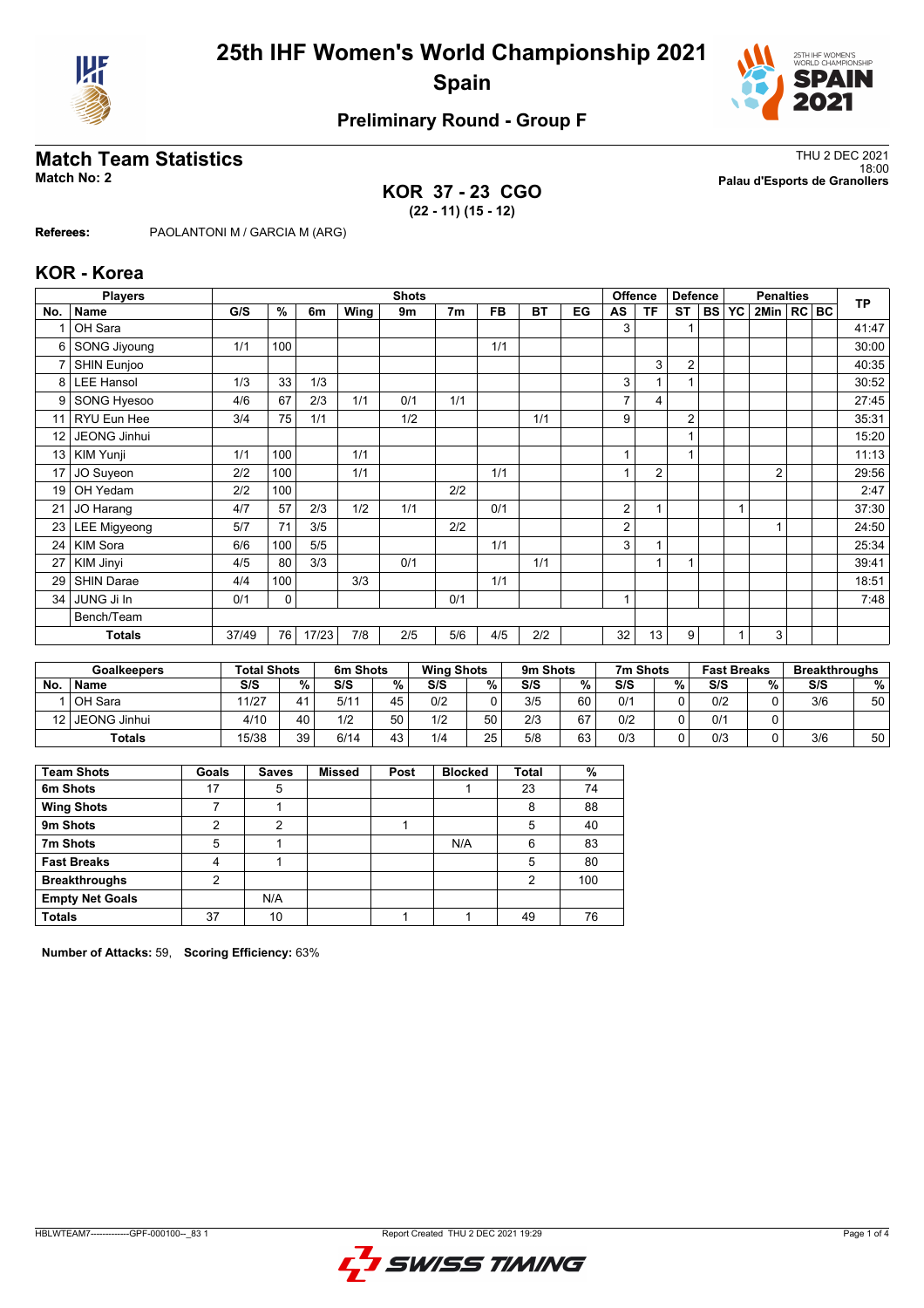

# **25th IHF Women's World Championship 2021 Spain**



### **Preliminary Round - Group F**

# **Match Team Statistics** Thu 2 DEC 2021

**KOR 37 - 23 CGO (22 - 11) (15 - 12)**

18:00 **Match No: 2 Palau d'Esports de Granollers**

**Referees:** PAOLANTONI M / GARCIA M (ARG)

#### **KOR - Korea**

1/1

#### **Shots Distribution Players** Goals / Shots  $9$  SONG H 1 OH S 6 SONG J 7 SHIN E 8 LEE H 11 RYU E 12 JEONG J T F a an  $\frac{1}{1}$ <br> $\frac{1}{1}$ <br> $\frac{1}{1/1}$ 1<br>111 0/2 1 2/2 1 1 1/1 1 1/1 8 A A H)  $\blacksquare$  0/1 | 1/1  $\frac{1}{2}$  1/1 υø  $1/1$  0/1 υø 1-Post 13 KIM Y 17 JO S 19 OH Y 21 JO H 23 LEE M 24 KIM S 27 KIM J  $\overline{1/1}$ r ۲F ۲F Н ×  $\overline{0}/\overline{1}$ e<br>S ł. ł. Ħ 0/1 0/1

 $1/1$  4/5

1-Blocked

■ 1/1

 $\blacksquare$  2/2  $\blacksquare$  3/3

 $3/3$  3/3 1/1

 $\frac{1}{4}$   $\frac{1}{4}$ 

| 29 SHIN D |     | 34 JUNG J |     |
|-----------|-----|-----------|-----|
|           | 1/1 |           |     |
| 212       |     |           | 0/1 |

**Team**

1/1 1/1

■ 1/1



Saves / Shots

Н

|     | 0/1 | 1/5  |
|-----|-----|------|
| 2/2 | 2/2 | 4/5  |
| 2/6 |     | 4/17 |

| 1 OH S     |                  |                  |
|------------|------------------|------------------|
|            | $\overline{0}/1$ | $\overline{1/5}$ |
| 2/2        |                  | 3/3              |
| 2/5        |                  | 3/11             |
| 12 JEONG J |                  |                  |
|            |                  |                  |
|            |                  |                  |
|            | 2/2              | 1/2              |

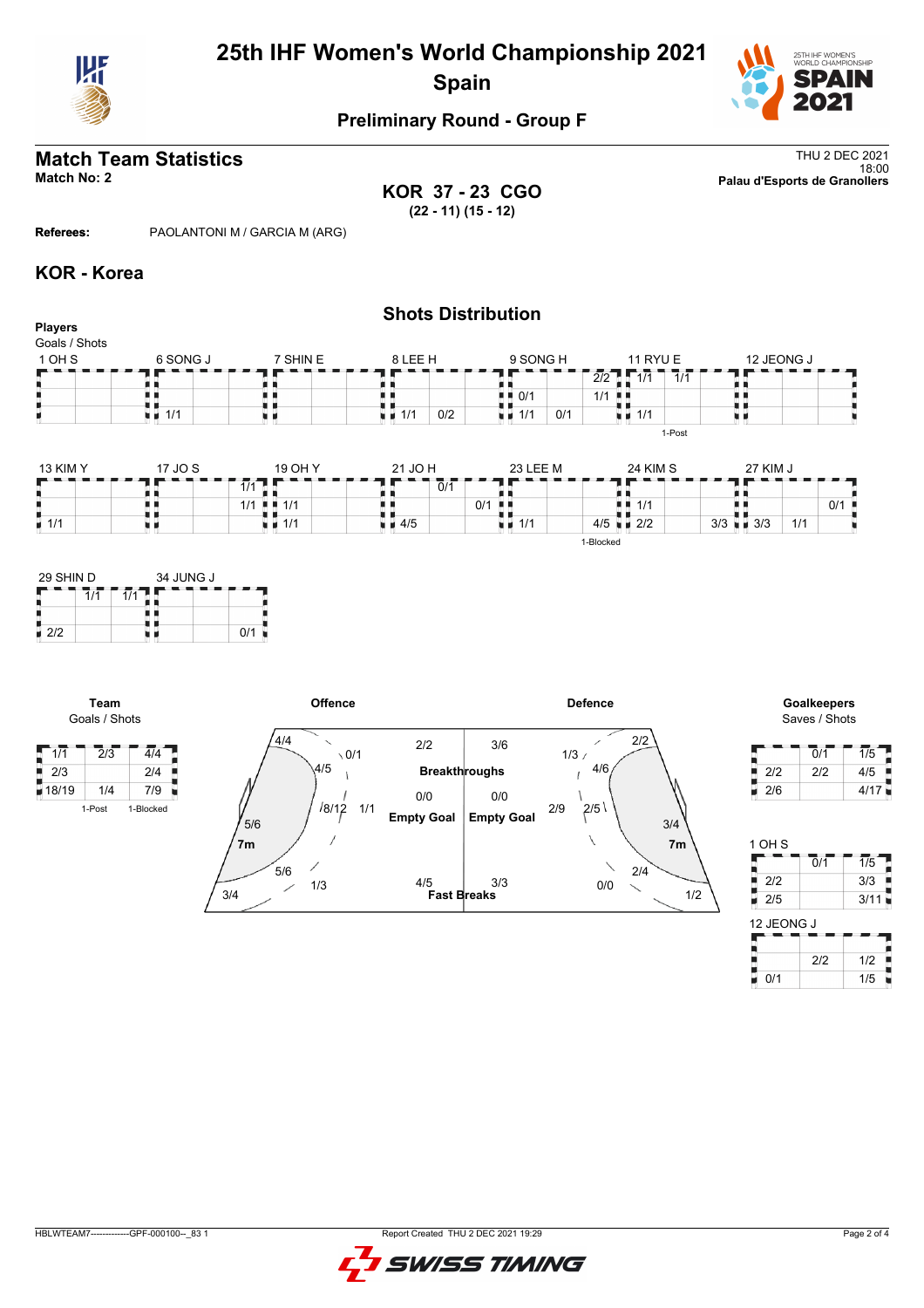



# **Preliminary Round - Group F**

**KOR 37 - 23 CGO (22 - 11) (15 - 12)**

**Match Team Statistics** Thu 2 DEC 2021 18:00 **Match No: 2 Palau d'Esports de Granollers**

**Referees:** PAOLANTONI M / GARCIA M (ARG)

#### **CGO - Congo**

| <b>Players</b>  |                                    |       |               |      |      | <b>Shots</b> |                | <b>Offence</b> |           |    |    | <b>Defence</b> |                | <b>Penalties</b> |           |              |  | <b>TP</b> |       |
|-----------------|------------------------------------|-------|---------------|------|------|--------------|----------------|----------------|-----------|----|----|----------------|----------------|------------------|-----------|--------------|--|-----------|-------|
| No.             | <b>Name</b>                        | G/S   | $\frac{9}{6}$ | 6m   | Wing | 9m           | 7 <sub>m</sub> | FB             | <b>BT</b> | EG | AS | <b>TF</b>      | <b>ST</b>      | <b>BS</b>        | <b>YC</b> | 2Min   RC BC |  |           |       |
|                 | <b>KODIA Ruth</b>                  |       |               |      |      |              |                |                |           |    |    |                |                |                  |           |              |  |           | 20:35 |
| 5               | <b>RUTIL Kimberley</b>             | 1/2   | 50            | 0/1  |      |              |                |                | 1/1       |    | 3  | 1              |                |                  |           |              |  |           | 47:13 |
| 6               | DIVOKO KANGOU Neida Klenn          |       |               |      |      |              |                |                |           |    |    | $\overline{2}$ |                |                  |           |              |  |           | 7:23  |
|                 | <b>YIMGA Diane Gaelle</b>          | 1/5   | 20            | 0/1  |      | 1/4          |                |                |           |    |    |                |                |                  |           |              |  |           | 30:23 |
| 10 <sup>1</sup> | <b>HENDO</b> Mercianne             |       |               |      |      |              |                |                |           |    |    |                |                |                  |           |              |  |           | 11:05 |
| 13              | <b>MOUYAMBA Belvina</b>            | 1/2   | 50            |      | 1/2  |              |                |                |           |    |    |                |                |                  |           |              |  |           | 35:04 |
| 15 <sup>1</sup> | NTONDELE Avelle Martinese          | 1/1   | 100           |      |      |              |                | 1/1            |           |    |    |                |                |                  |           |              |  |           | 13:45 |
| 16              | <b>BAZEKENE Magalie Scopheline</b> |       |               |      |      |              |                |                |           |    |    |                | $\overline{2}$ |                  |           |              |  |           | 37:32 |
| 17              | <b>OBANGUE Richca Miche</b>        | 0/2   | $\Omega$      | 0/1  |      |              |                |                | 0/1       |    |    |                | 1              |                  |           |              |  |           | 10:43 |
| 18              | OKABANDE IKOBO Patience            | 1/1   | 100           |      | 1/1  |              |                |                |           |    |    |                |                |                  |           |              |  |           | 19:56 |
| 23 <sub>1</sub> | <b>NGOMBELE Betchaidelle</b>       | 3/10  | 30            | 0/2  |      | 2/7          |                |                | 1/1       |    | 2  | 1              | 1              |                  |           |              |  |           | 24:08 |
| 45              | NKOU Josephine Line Maxime         | 5/7   | 71            | 1/2  | 1/1  |              | 2/3            |                | 1/1       |    | 2  | 2              |                |                  |           |              |  |           | 49:28 |
| 78              | <b>DIAGOURAGA Fanta</b>            | 3/5   | 60            | 2/3  |      | 0/1          | 1/1            |                |           |    | 3  | 3              |                |                  |           | 1            |  |           | 33:14 |
| 79              | <b>DORSON Sharon Lea</b>           | 4/5   | 80            | 3/3  |      |              |                | 1/1            | 0/1       |    |    | 5              |                |                  |           |              |  |           | 50:03 |
| 81              | SARAIVA Rita Luana                 | 1/2   | 50            | 1/1  |      |              |                |                | 0/1       |    |    |                |                |                  |           |              |  |           | 15:11 |
| 99              | <b>JAPPONT Kassandra</b>           | 2/2   | 100           | 1/1  |      |              |                | 1/1            |           |    |    |                |                |                  |           |              |  |           | 14:17 |
|                 | Bench/Team                         |       |               |      |      |              |                |                |           |    |    |                |                |                  |           |              |  |           |       |
|                 | Totals                             | 23/44 | 52            | 8/15 | 3/4  | 3/12         | 3/4            | 3/3            | 3/6       |    | 14 | 15             | 5              | 2                |           | 3            |  |           |       |

| <b>Goalkeepers</b> |                                  | <b>Total Shots</b> |                 | 6m Shots |           |     | <b>Wing Shots</b> |     | 9m Shots |     | 7m Shots       | <b>Fast Breaks</b> |    | <b>Breakthroughs</b> |   |
|--------------------|----------------------------------|--------------------|-----------------|----------|-----------|-----|-------------------|-----|----------|-----|----------------|--------------------|----|----------------------|---|
| No.                | <b>Name</b>                      | S/S                | %.              | S/S      | %         | S/S | %                 | S/S | %        | S/S | %              | S/S                | %  | S/S                  | % |
|                    | KODIA Ruth                       | 3/20               | 15              | 1/10     | 10        | 1/3 | 33                |     |          | 0/2 |                | 1/4                | 25 | 0/1                  |   |
|                    | 16   BAZEKENE Magalie Scopheline | 7/27               | 26 <sub>1</sub> | 4/12     | っっ<br>ں ر | 0/5 |                   | 2/4 | 50       | 1/4 | 25             | 0/2                |    | 0/1                  |   |
|                    | <b>Totals</b>                    | 10/47              | $\Omega$        | 5/22     | つつ<br>دے  | 1/8 | '3                | 2/4 | 50       | 1/6 | $\overline{4}$ | 1/5                | 20 | 0/2                  |   |

| <b>Team Shots</b>      | Goals | <b>Saves</b> | <b>Missed</b> | Post | <b>Blocked</b> | Total | %   |
|------------------------|-------|--------------|---------------|------|----------------|-------|-----|
| 6m Shots               | 8     | 6            |               |      |                | 15    | 53  |
| <b>Wing Shots</b>      | 3     |              |               |      |                | 4     | 75  |
| 9m Shots               | 3     | 5            |               | 3    |                | 12    | 25  |
| 7m Shots               | 3     |              |               |      | N/A            | 4     | 75  |
| <b>Fast Breaks</b>     | 3     |              |               |      |                | 3     | 100 |
| <b>Breakthroughs</b>   | 3     | 3            |               |      |                | 6     | 50  |
| <b>Empty Net Goals</b> |       | N/A          |               |      |                |       |     |
| <b>Totals</b>          | 23    | 15           | 3             | ົ    |                | 44    | 52  |

**Number of Attacks:** 58, **Scoring Efficiency:** 40%